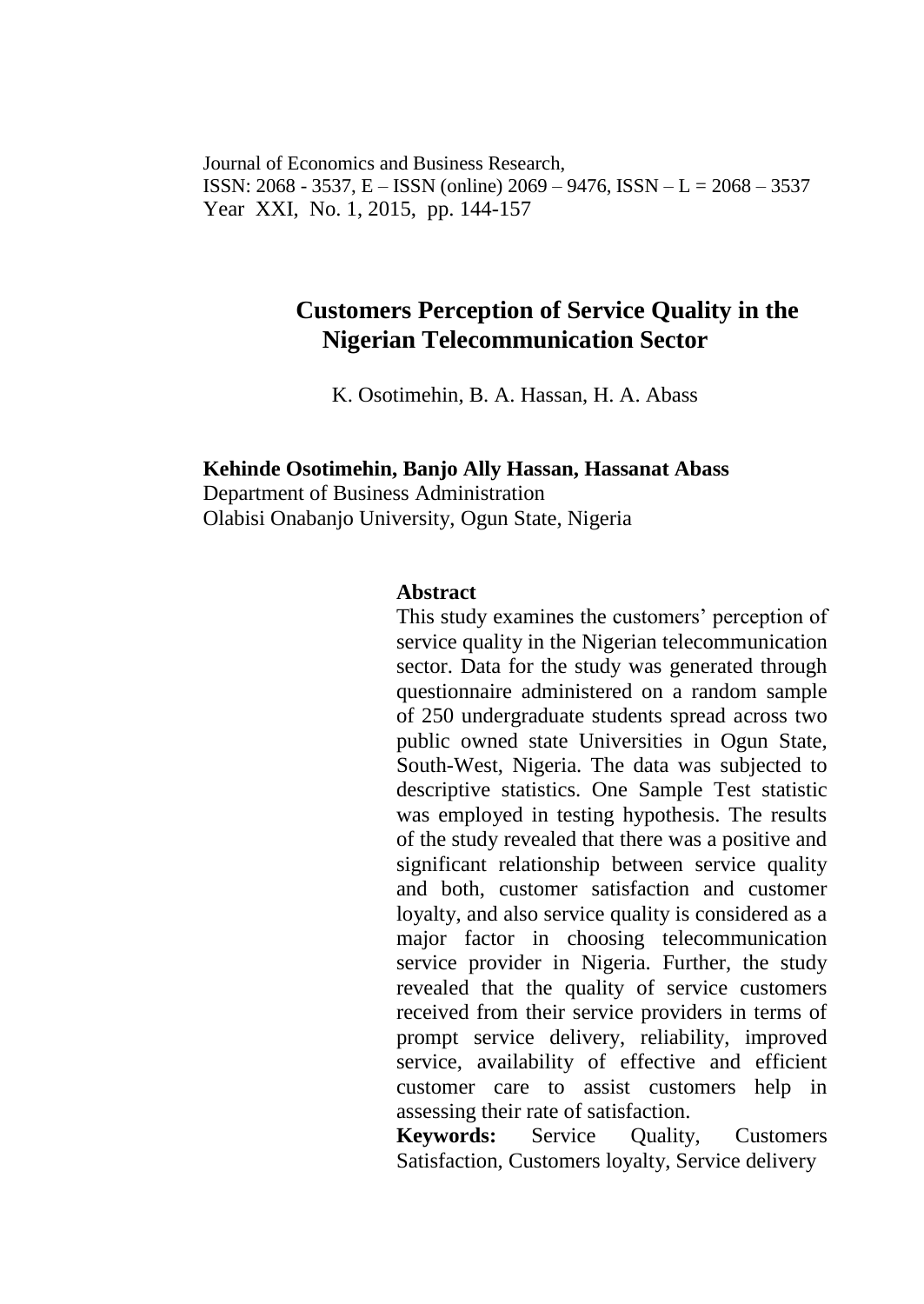### **Introduction**

Communication is an important element in human life and also forms an integral part of the human society. It has been found to be one of the most important elements for the efficient growth of an economy. The electronic transfer mode which includes broadcasting and telecommunication plays an important role in information communication. With telecommunication, some of the physical constraints can be removed in all sector of the economy; this will allow increased productivity through better management and administration. In a system, the function of telecommunication is likened to that of a nervous system in a living organism, without rapid and reliable exchange of information between all parts, effective control and coordination of such system will not be possible. Therefore, optimum use could not be made of the available resources for the development of the system. The operations of the licensed telecommunication service providers in the country has created some macro-economic effects in terms of job creation, faster delivery services, reduced transportation cost, greater security and higher national output.

Telecommunication investments guarantee development which is both, geographically and culturally balanced. Telecommunication service provides a platform for economic growth by bringing buyers and sellers together; an indispensable function in a thriving market. It also facilitates the flow of information which is essential in making a market work, acts as a feedback cycle between the suppliers and their customers and more importantly, promotes trade in services upon which modern economies are built (Jean, 1993). It empowers firms to reach more customers with fewer resources and manpower.

Current competitive environment induced by globalization and advances in information technology have forced companies to focus on managing customers relationship and in particular customer satisfaction and customers loyalty, in order to efficiently maximize revenue. Thus, in this age of customer's focus, delivering quality service is considered as an essential strategy for success and survival in today competitive environment. However, no business organization can survive without building its customer satisfaction and brand loyalty. Likewise no organization can make a healthy living without meeting the needs of its customers. That is what organizations do, they serve people's needs. Service quality, therefore, helps in cementing the relationship between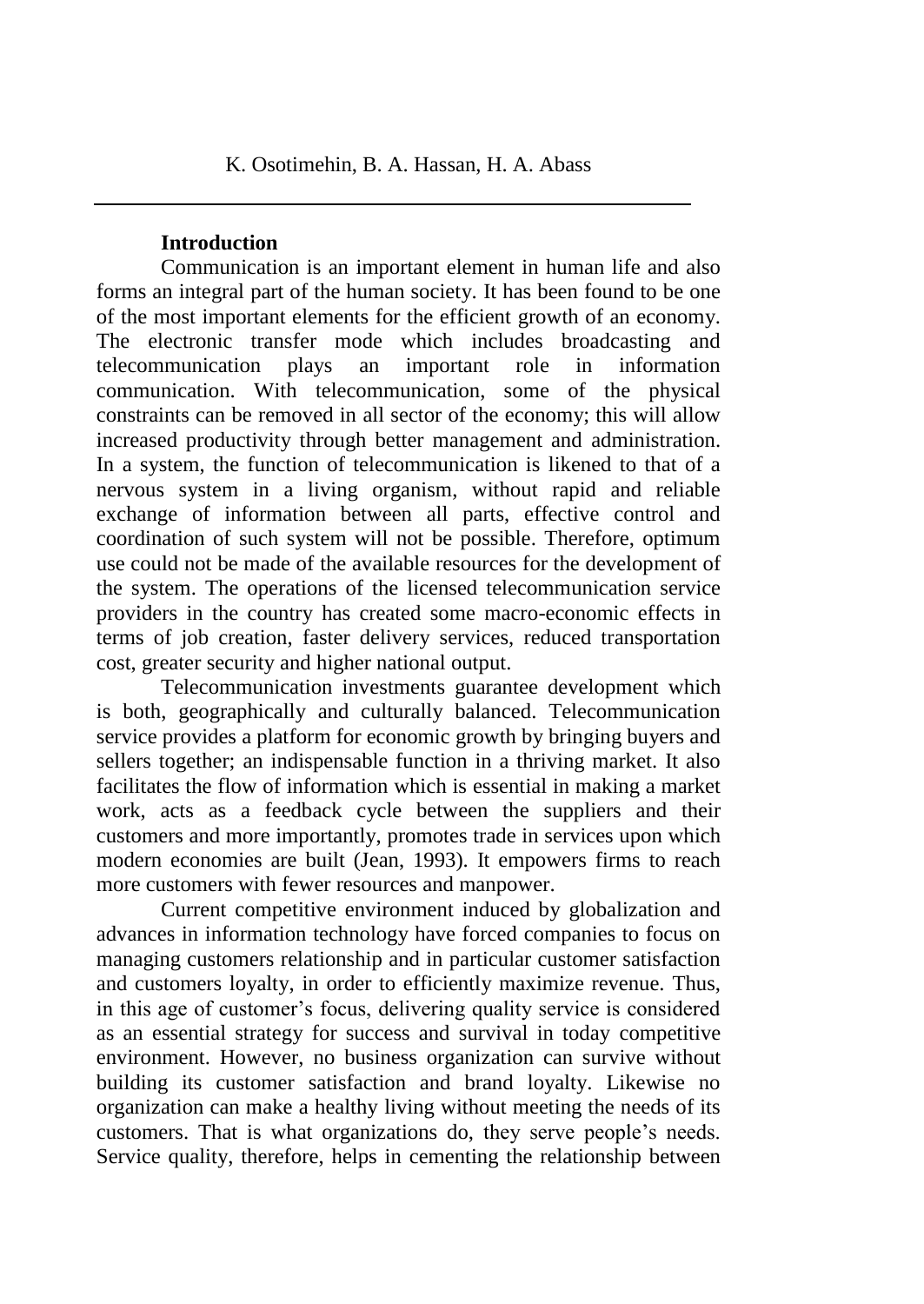customers and the organization and it is a two-way flow of value. This means that customer derives real value from the relationship which translates into value for the organization in the form of enhanced profitability and sustainability over a long period of time (Olu, 2010).

The competitive structure of the Nigeria telecommunication industry is consolidated, thus competition is intense among the few actors. This has resulted in the necessity to assess customer's perception of the service quality of service providers in the sector. According to Olu (2010), there is dearth of empirical literatures relevant to the field in under-developed and developing countries, including Nigeria. Therefore this study attempts to provide more empirical evidence in the field by evaluating customer's perception of service quality in the Nigerian telecommunication sector.

#### **Materials and Methods**

This study was undertaken among two state owned public Universities Students in Ogun state, South-West, Nigeria. The study adopted a survey design as it assists in collecting data from members of a population in order to determine their current status in that population with respects to one or more variables. The sampling frame consists of the student customers of the four major Nigerian telecommunication service providers (MTN, AIRTEL, GLO and ETISALAT) in the main campuses of the Universities. This is so because the students of the institutions majorly constitute the inhabitant of the local areas who use the services of the telecommunication providers. A probability sampling technique, simple random sampling was employed to ensure that every member of the population has an equal chance of being part of the sample. The respondents were administered a well-designed questionnaire to elicit information from them. 300 copies were administered. However, only 250 respondents filled the questionnaire adequately and were used for our data analysis. It consists of two sections: bio data and research questions. The questionnaire has three variables namely: service quality (independent), customer satisfaction and customer loyalty (dependent variables) and used a five scales thus: strongly agree, agree, undecided, disagree and strongly disagree, and with 5 point allocated to strongly agree and 1 point to strongly disagree. Furthermore, data obtained was analyzed using descriptive statistics while One-Sample Test statistic analysis was also adopted under the inferential statistics. This was used in testing the research hypotheses.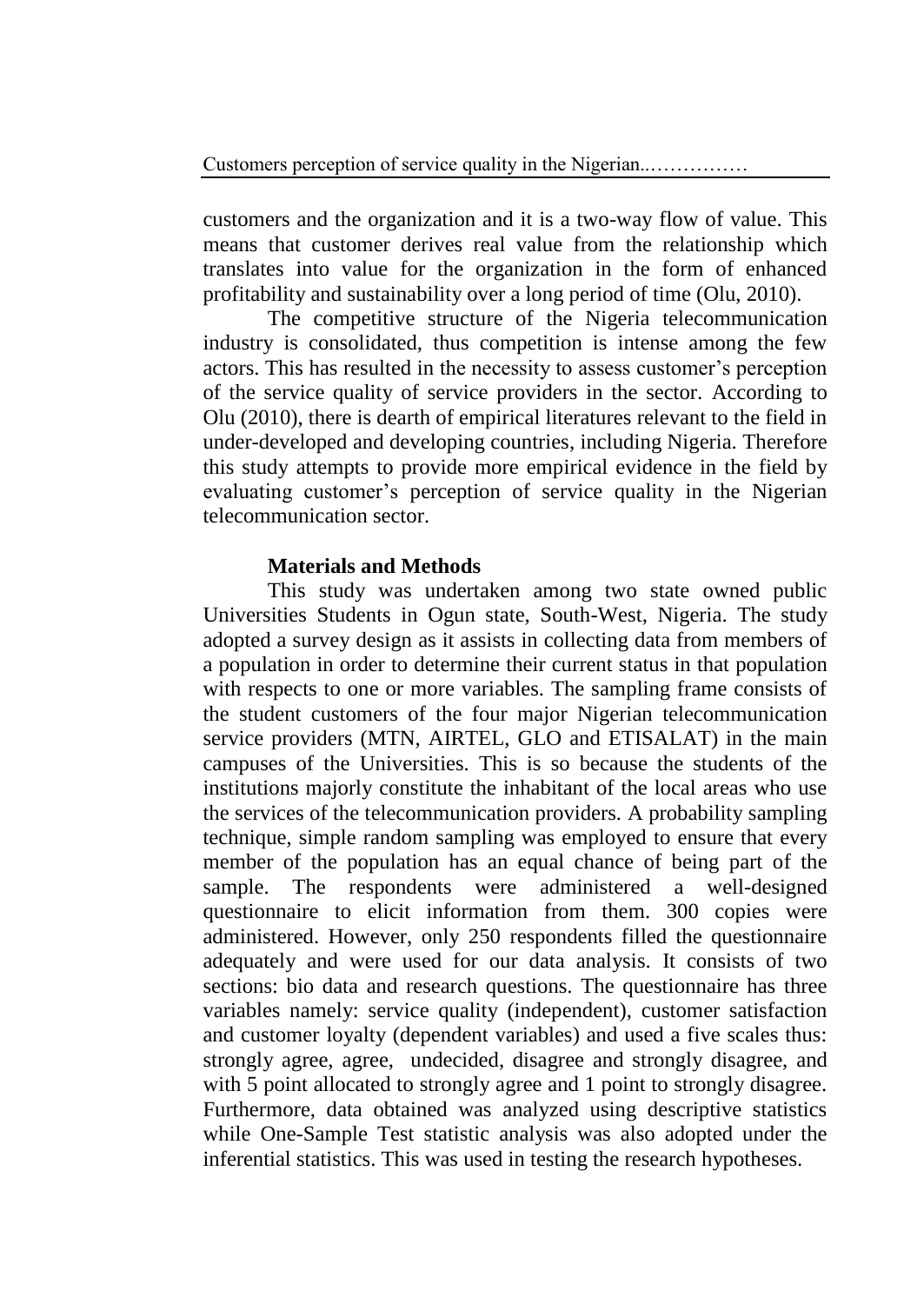### **Literature Review**

Quality is one of the most important watchwords when managing for high performance and competitive advantage; it has become the theme of the day. Customers want quality whether they are buying consumer goods or receiving a service. Crosby (1979) defines quality as conformance to specification where the specification has been developed from the expressed needs of the consumers. One of the major ways a service firm can differentiate it is by delivering consistently higher quality service than its competitors (Kotler and Armstrong, 2006).

A service is a process that leads to an outcome during partly simultaneous and consumption processes (Gronroos, 2001). A service firm's ability to hang onto his customers depends on how consistently it delivers value to them. Perhaps, customer retention is the best measure of quality (Thomas and Page, 2002). Top service companies set high quality standards. They understand the service-profit chain which links service firm profit with employee and customer satisfaction.

Parasuraman, Zeithmal and Berry (1988) define service quality as the results from the comparison of customer's expectation with perceived performance of services. Service quality can also be described as a rationale of differences between expectations and competence along the important quality dimension. It is commonly noted as a critical pre requisite and determinant of competitiveness for establishing and sustaining satisfying relationship with customers. However, service quality is harder to define than product quality; for example, it is harder to agree on the quality of hair cut than on the quality of hair dryer. Service quality is different from the quality of goods. Since services are intangible, perishable produced and consumed simultaneously and heterogeneously (Zeithaml and Bitner, 2000).

Conversely, Johnson and Sirikit (2002) state that service delivery systems have the ability to allow managers of company to identify the real customer feedback and satisfaction on their telecommunication service since quality reflects the customer's expectations about a product or service. So, it sounds as a major problem for the telecommunication service providers, especially for the mobile telecommunication service providers to deliver quality service consistently as changes in market compositions and competing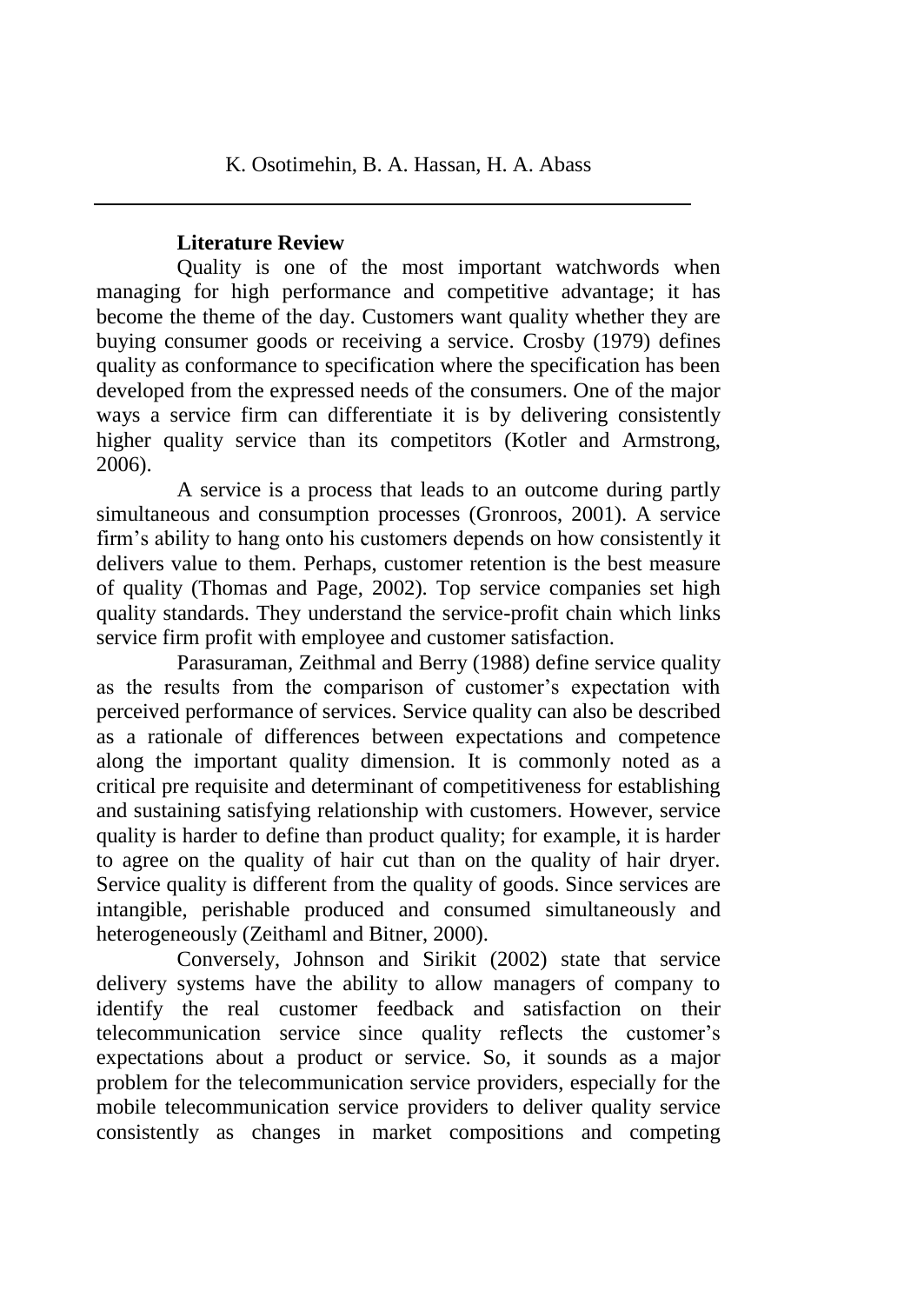characteristics have been surfacing incessantly (Rahman**,** Haqueismail and Ahmad, 2010).

Customer's expectation of a particular service is determined by factors such as recommendations, personal needs and past experiences. The expected service and the perceived service might not be equal thus leaving a gap; the difference, imbalance or disparity which exists between customer's perception of firms' performance and their prior expectation. Management of service quality largely focuses on managing the gaps between expectations and perceptions of customer's (Zeithmal *et. al.*, 2003). The goal of the firm is to minimize the gap between perception and expectation.

According to Parasuraman *et al*., (1985), the appearances of a gap can be influenced by ten factors. They include: competence, courtesy, credibility, security, accessibility, communication, knowing the customers, tangibles, reliability and responsiveness. These ten factors were later reduced to five thus: reliability, responsiveness, assurance, empathy and tangibles. Based on these five factors, the 22 item SERVQUAL item was developed. According to Juran (1989) measurement of quality in a service organization was classified along two dimensions: internal and external. Internal measurement is to measure the internal process, while external measurement is to measure the quality of products or services based on customer satisfaction. The main yardstick of performance in quality for service organizations is external customer satisfaction.

Among various measures of service quality, two are most widely accepted and used by researchers, the SERVQUAL model by Parasuraman *et al.,* (1988) and the Technical and Functional Quality framework by Gronroos (1984, 1990). Parasuraman *et al.,* (1985) proposed a conceptual framework of service quality based on the interpretation of qualitative data from extensive explanatory research performed in four service businesses. The SERVQUAL instrument has been used widely all over the world although it is not without criticisms.

Generally, there are two general conceptualizations of satisfaction, namely, transaction-specific satisfaction and cumulative satisfaction (Yi and La, 2004). Transaction-specific satisfaction is a customer's evaluation of his or her experience and reactions to a particular service encounter (Boshoff and Gray, 2004), and cumulative satisfaction refers to the customer's overall evaluation of the consumption experience to date (Johnson, Anderson and Fornell, 1995).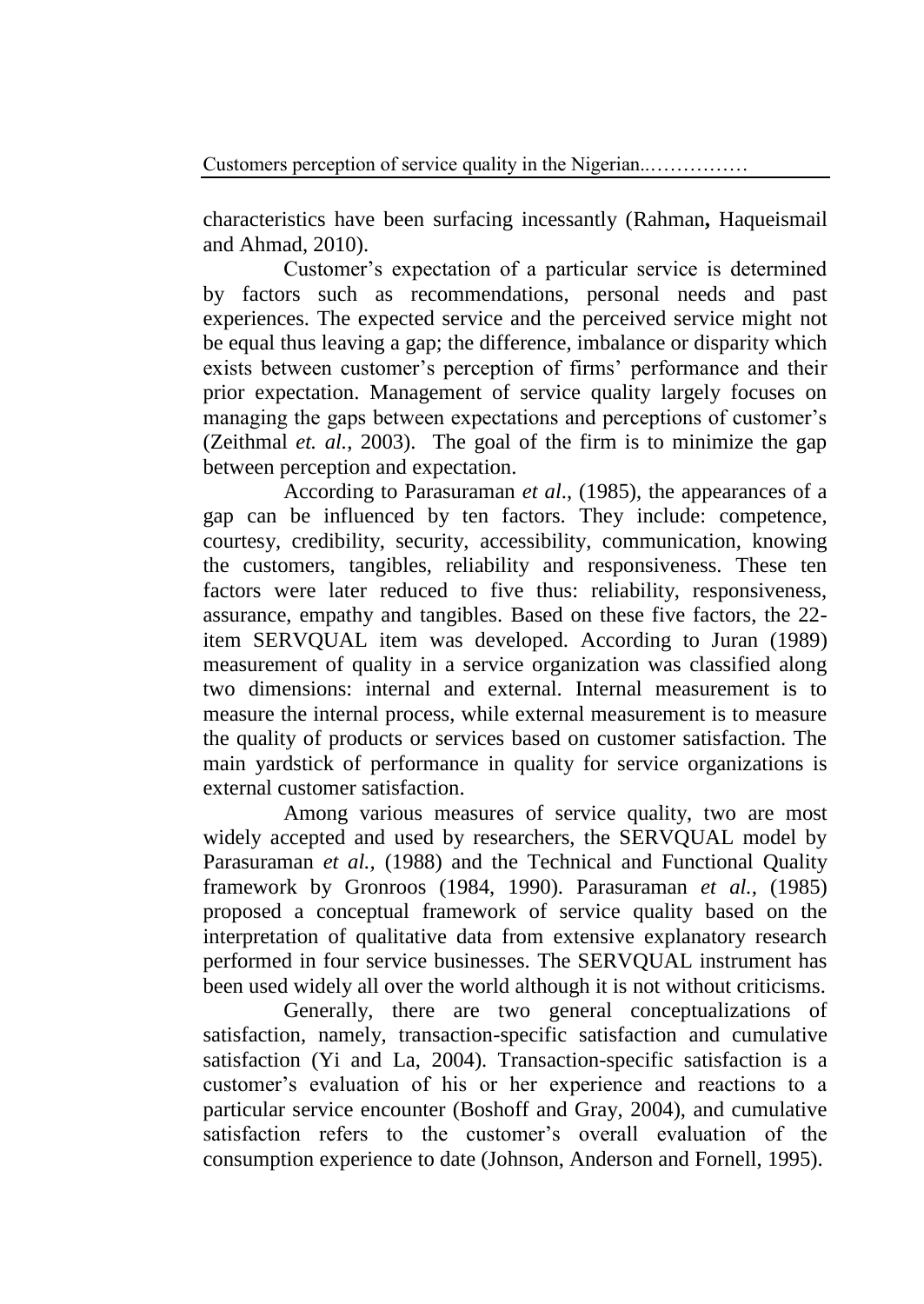Service providers pay high attention to customer satisfaction, because it has been seen as a prerequisite to customer retention. As a positive outcome of marketing activities, high customer satisfaction leads to repeat visitation to stores, repeat product purchases and word-of-mouth promotion to friends, while low customer satisfaction has been associated with complaining behavior. A satisfied customer often stays loyal longer and is likely to patronize the firm in the future (Kotler and Armstrong, 2006).

Product and service quality, customer satisfaction and company profitability are intimately connected. Higher levels of quality result in higher levels of customer satisfaction which support higher prices and lower costs. Greising (1994) states that the bottom-line orientation forces companies to make sure that the quality of the product offering is in fact the quality consumers actually want. Consequently, Rust and Oliver (1994) pointed out that companies need to measure consumers satisfaction with their products and services.

Previous researches have noted significant importance of customer satisfaction, although in different ways. The degree of consumer satisfaction will depend on the quality of brand characteristics that are offered by a company (Gerport, Rams and Schindler, 2001). To retain consumers, however, it is important to satisfy them. The unsatisfied consumers of a company do not take time to switch from such brand and also '*demarket'* the concerned brand or company. Highly satisfied customer's make repeat purchases and tell others about their good experiences with the services or product. Low quality services can also lead to dissatisfaction (Olu, 2010). A low quality service is such type of service which does not fulfill the requirements and consumers expectations.

There are overwhelming arguments that it is more expensive to win new customers than to keep existing ones. For example, customer replacement costs, like advertising, promotion and sales expenses are high and it takes time for new customers to become profitable. Thus, outstanding firms aim at delighting customers by promising only what they can deliver, then delivering more than they promise (Olu, 2010).

Customer loyalty has received much attention from both practitioners and researchers. It is recognized as a primary instrument for enhancing firms' financial performance in today competitive markets (Muhammad, 2012). Customer's loyalty is as a result of an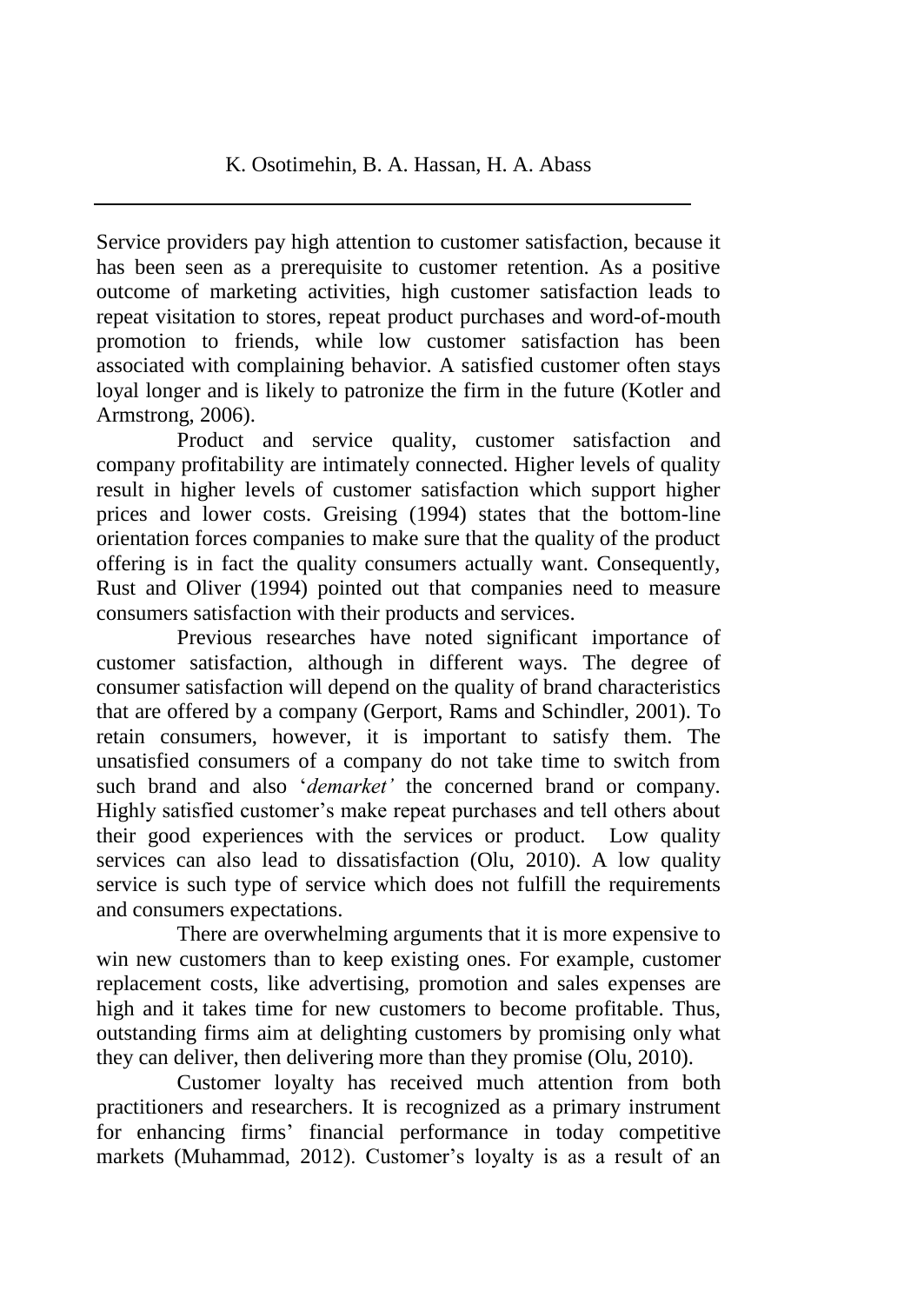organization creating a benefit for customers so that they will maintain an increasing repetitive business with the organization (Anderson and Jacobsen, 2000).

According to Oliver (1999), customer loyalty is a deeply held commitment to re-buy, or re-patronizes a preferred product or services consistently in the future, despite situational influences and marketing effort having the potential to cause switching behavior. Loyalty is used to describe the willingness of a customer to continue patronizing a firm goods and services over a long period of time and on a repeated and preferably exclusive basis and voluntarily recommending the firms product to firms and associates (Lovelock, 1996).

Based on theoretical knowledge, positive relationship between service quality, customer satisfaction and customer loyalty are well documented in the literature. Service quality results in repeated sales and increased market share, which leads to customer loyalty. However, good service recovery can turn angry customers into loyal ones. In fact good recovery can win customer purchase and loyalty than if things had gone well in the first place. Therefore companies should take steps not only to provide quality service every time but also to recover early from service mistakes when they occur (Kotler and Armstrong, 2006).

Customer loyalty in telecommunication is concerned with the length of time and the frequency with which customers stay and remain with service providers. The longer the time a customer remain on and the more frequently he patronizes a service provider, the more such customer became loyal. It is therefore the desires of all telecommunication service providers in Nigeria to retain large numbers of their customers. The current saturated level of Nigeria telecommunication service growth and intense competition in the industry has left the various service providers with no option other than seeking to maintain the existing customers and lock them into loyalty (Adepoju and Suraju, 2012).

### **Empirical Review**

Researchers have investigated the perceptions of customers of telecommunication service with regards to quality. These studies provide insight to the quality dimension that service providers need to consider in order to remain competitive in the industry. Adepoju and Suraju (2012) studied the determinants of customer loyalty in Nigeria GSM market. Using a sample of 252 respondents drawn from customers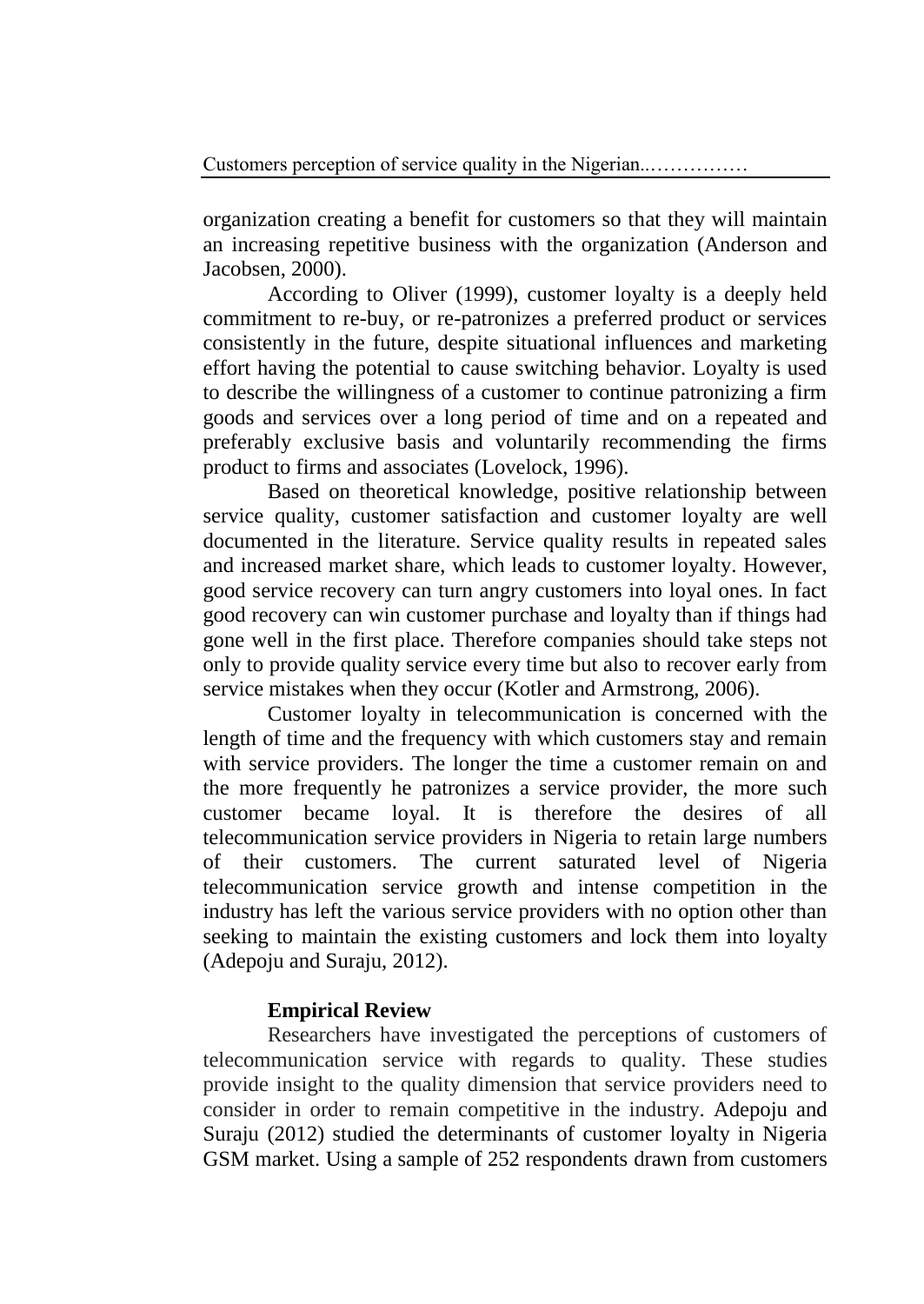of the four major GSM companies in Nigeria and who reside in Lagos State, the findings reveals that a good corporate image of GSM operators driven by promotion, service quality and price can make customers to become loyal.

In the study of Olatokun and Nwonne (2012) who examined mobile service providers in the Nigerian based on the survey of 367 users, the empirical evidence shows that call rate remains the most significant of the factors, while brand image is the least preferred factor in user's perception when selecting a service provider. In Malaysia, Siew-Phaik *et al.,* (2010) studied service quality and customer satisfaction among telecommunication service providers. A sample of 200 respondents was used comprising Malaysians, Indians and Chinese. They examine the differences in the five service quality dimension using the SERVQUAL model and also examined the impact of the five service quality dimensions on customer perception of services delivered. The result of the study confirmed a significant positive relationship between service quality and customer satisfaction except in the area of tangibility or physical aspects. Prompt and reliable services are vital to attract, serve and retain customers.

Given the literature reviewed, we therefore hypothesize:

H1: service quality has a significant and positive relationship with customer satisfaction.

H2: service quality has a significant and positive relationship with customer loyalty.

H3: service quality is a significant factor in choosing telecommunication service provider.

### **Results and Discussion**

The demographic analysis of respondents revealed that 58.4% of the respondents are females, while 41.6% are male. Majority of the respondents are of age 15- 30 years while only 4.8% are above 30 years. The respondents use of service providers analysis revealed that 47.6% use MTN, 22% use AIRTEL, 20.4% use GLO and the remaining 10% use ETISALAT. About 47% of the respondents use only one network, 37.6 uses two networks, while the remaining 14.8% uses above two networks. In terms of years on the networks, 58.4% have spent 1-4 years with their service providers, 34% have spent about 5-8 years while 7.2% have spent above 8 years with their service providers.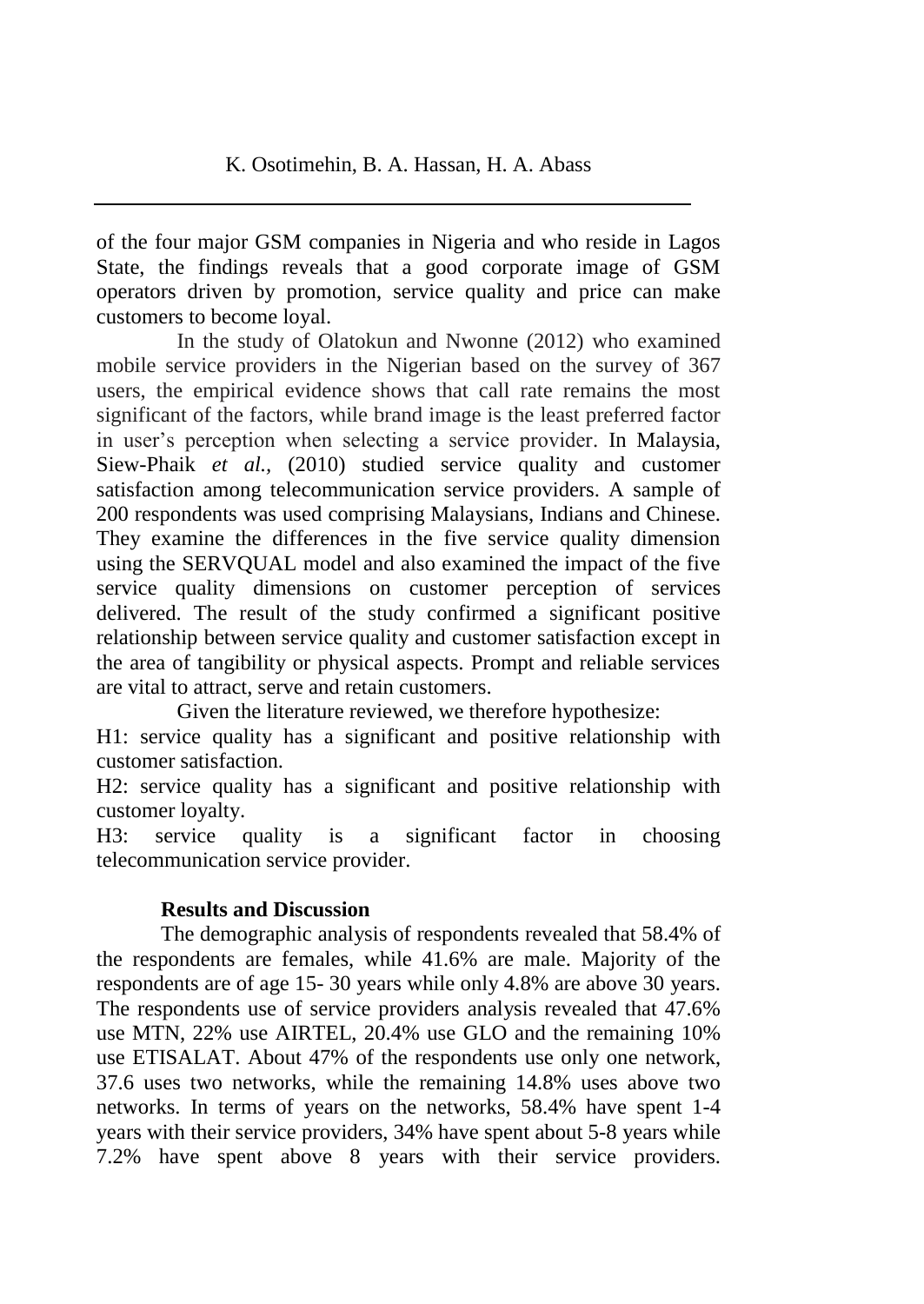Customers perception of service quality in the Nigerian..……………

Furthermore, it revealed that majority of the respondents are aware of MNP, but are not willing to port.

### *Testing of Hypotheses* **Decision Rule**

We accept the null hypothesis if the p-value and t-value is greater  $(>)$  than 0.05 and 0.01 respectively, and reject the alternate hypothesis. We reject the null hypothesis if the p-value and t-value is less than (<) 0.05 and 0.01 respectively and accept the alternate hypothesis.

Hypothesis 1: *Service quality has a significant and positive relationship with customer satisfaction.*

|                                                                                                        | Test Value = $95$ |    |                            |           |                                                          |           |  |
|--------------------------------------------------------------------------------------------------------|-------------------|----|----------------------------|-----------|----------------------------------------------------------|-----------|--|
|                                                                                                        |                   |    |                            |           | Confidence<br>95%<br>of<br>the<br>Interval<br>Difference |           |  |
| Statement                                                                                              |                   | Df | Sig. (2-tailed) Difference | Mean      | Lower                                                    | Upper     |  |
| I am highly satisfied with the -965.410 249<br>quality of services provided by<br>my service provider. |                   |    | .000                       | $-91.552$ | $-91.739$                                                | $-91.365$ |  |

**Table no. 1:** One Sample Test

The one sample t-test shows a p-value of 0.00 and a t value less than 0.01 (table 1). Therefore, the research hypothesis could be retained. It is therefore concluded that service quality has a significant and positive relationship with customer satisfaction. The finding agrees with the conclusions of Siew-Phaik *et al.,* (2010) who surveyed different nationals in their study and concluded quality of service is a condition for consumer satisfaction.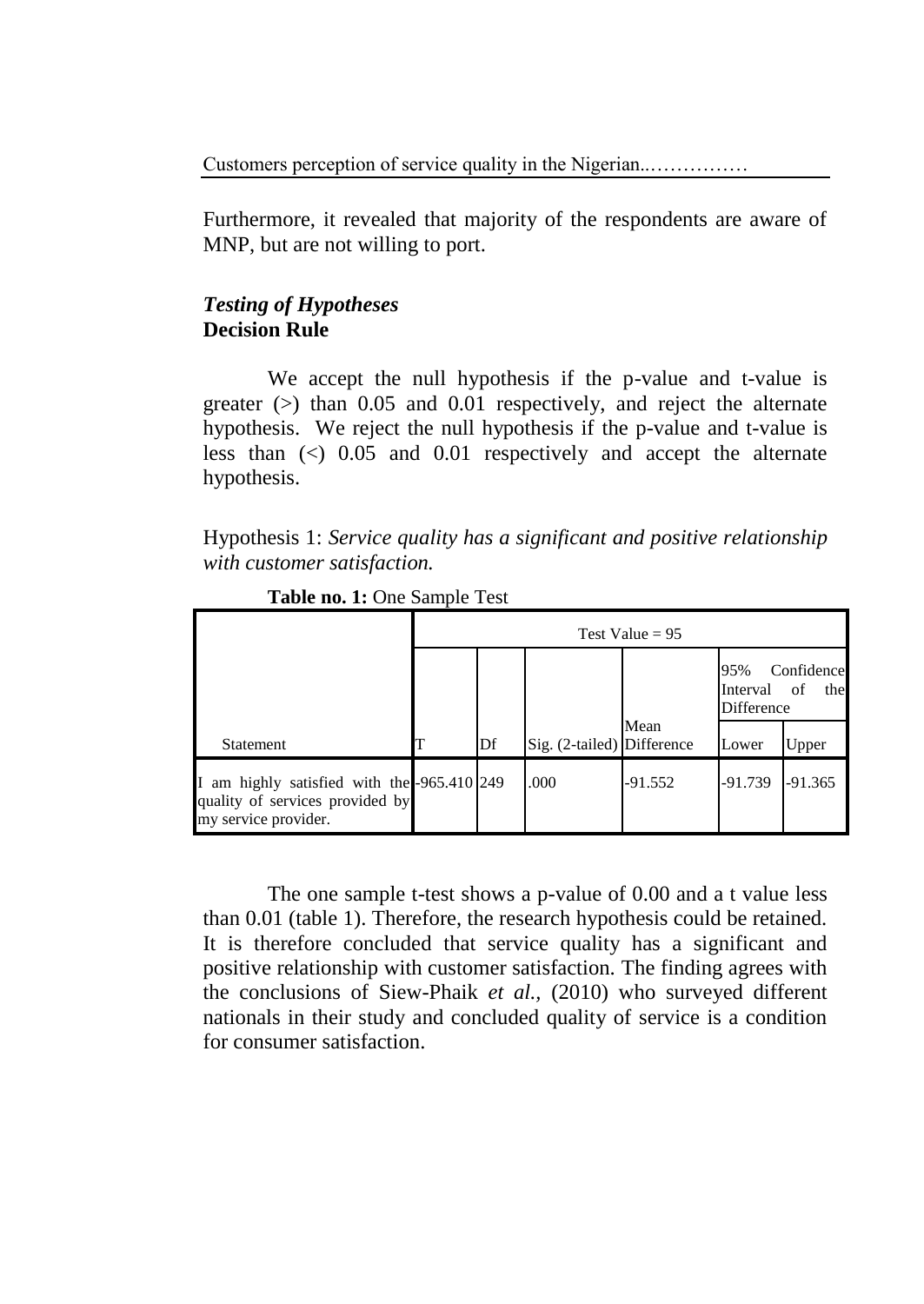Hypothesis 2: *Service quality has a significant and positive relationship with customer's loyalty*

| Table no. 2: One Sample Test |
|------------------------------|
|------------------------------|

|                                                                                                   | Test Value = $95$ |  |                                     |           |                                                       |           |  |
|---------------------------------------------------------------------------------------------------|-------------------|--|-------------------------------------|-----------|-------------------------------------------------------|-----------|--|
|                                                                                                   |                   |  |                                     |           | Confidence<br>95%<br>Interval of<br>the<br>Difference |           |  |
| Statement                                                                                         |                   |  | Df Sig. (2-tailed) Difference Lower | Mean      |                                                       | Upper     |  |
| The quality of service I-993.064 249 .000<br>received from my service<br>provider makes me loyal. |                   |  |                                     | $-91.452$ | $-91.633$                                             | $-91.271$ |  |

Table no. 2 shows the result of one sample test for hypothesis 2 revealing a p value of 0.00 and a t value less than 0.01. Consequent to this, the hypothesis is retained. It is therefore affirmed that service quality has a significant and positive relationship with customer loyalty. This follows and in tandem with the first hypothesis. Thus, when consumers experience satisfaction given the quality of service they receive overtime, they tend to develop loyalty to the service provider and her products and unconsciously promote the brand by not only making repeated purchase but also recommending the products to associates. This finding seem to agree with the conclusion of Adepoju and Suraju (2012) that service quality and price can make customers to become loyal in the telecommunication sector.

Hypothesis 3: *service quality is a significant factor in choosing telecommunication service providers*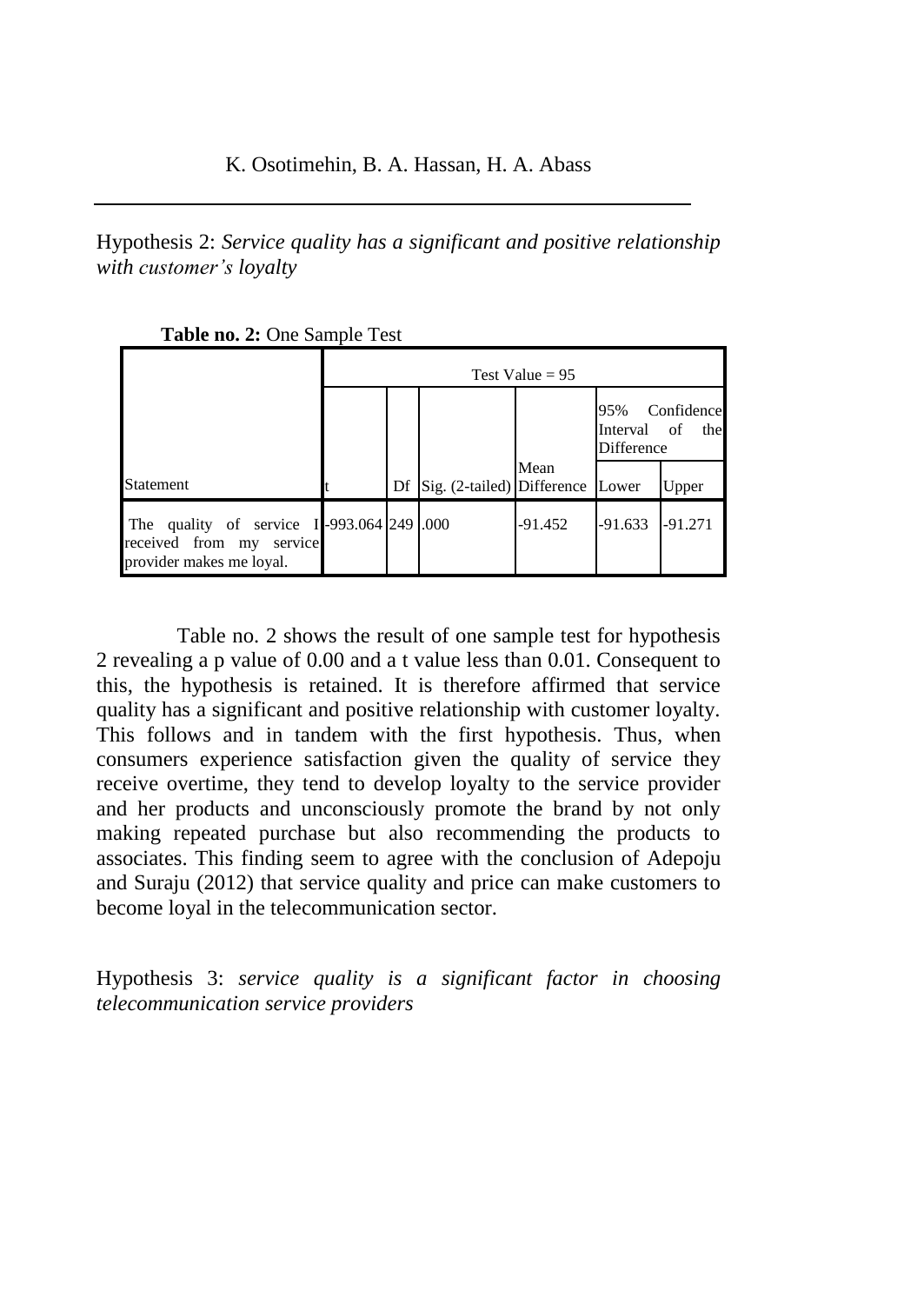Customers perception of service quality in the Nigerian..……………

|                                                                                                                                                | Test Value = $95$ |    |                            |           |                                                          |           |  |
|------------------------------------------------------------------------------------------------------------------------------------------------|-------------------|----|----------------------------|-----------|----------------------------------------------------------|-----------|--|
| Statement                                                                                                                                      |                   |    |                            |           | 95%<br>Confidence<br>of<br>the<br>Interval<br>Difference |           |  |
|                                                                                                                                                |                   | df | Sig. (2-tailed) Difference | Mean      | Lower                                                    | Upper     |  |
| The<br>factor I<br>major<br>put<br>consideration before<br>choosing<br>my<br>choice of service provider is the quality<br>of service rendered. | into -1088.995    |    | 249 .000                   | $-91.056$ | $-91.221$                                                | $-90.891$ |  |

**Table no. 3:** One Sample test

The one sample test shows a p value of 0.00 and a t value less than 0.01 as shown in table no. 3. As a result of this, the hypothesis is accepted. It is therefore concluded that service quality constitute a significant factor in choosing telecommunication service providers. This seems to confirm the conclusion of Adepoju and Suraju (2012).

### **Conclusion and Recommendation**

Telecommunication industry in Nigeria is the fastest growing sector, especially the mobile market. This development has become a catalyst for the growth of the nation's commercial and industrial sectors. Organizations ability to deliver quality service is seen as a fundamental strategy for survival and success in the competitive industry. In the provision of improved service quality, telecommunication companies should necessarily assess the degree of customer's sensitivity and expectations in relations to service quality. Customers experience based on interaction with service providers, and the manners in which services are provided, facilitates or hinders profitability and survival of the organizations. The outcome of this study has shown that customers put at first, the quality of service they receive from their service providers in assessing their rate of satisfaction, loyalty and choosing their service providers. Delivering prompt reliable and improved service will increase customer's commitment to services since customers constitute the bedrock of a business.

This study further made useful recommendation. Organizations should design programs to measure service quality and customer perception on a regular basis in order to evaluate performance. This is in respect to how organization's performance fall short of, match or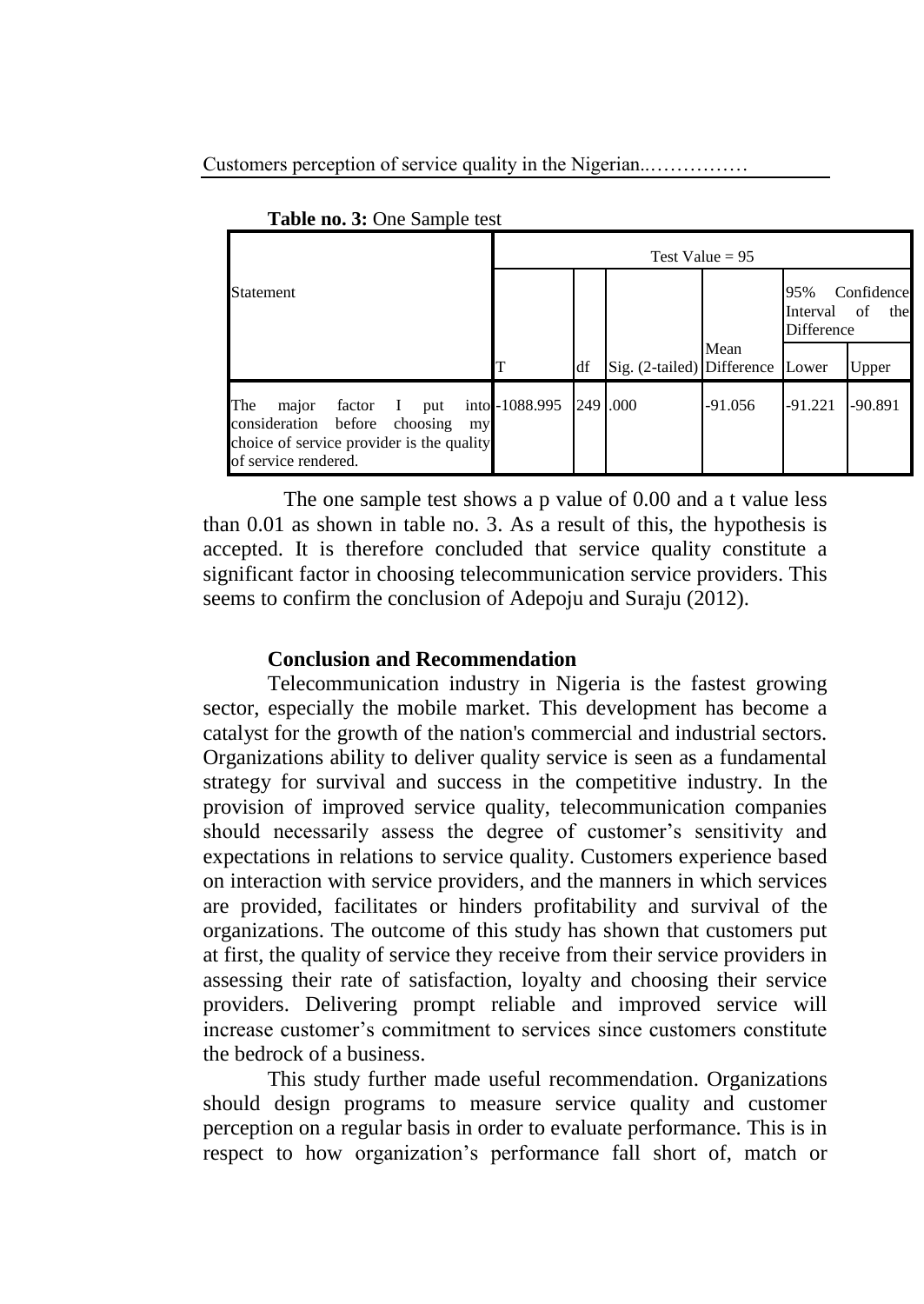exceeds customer satisfaction, ability to influence customers intention to re-patronize and determine the major factor considered in choosing service providers as the dimensions may keep changing. As this will assists in ensuring cordial relationship between customers and telecommunication service providers in order for organizations to achieve their objective at its peak level.

Also future studies should capture other factors that are capable of influencing customer's perception in the Nigerian Telecommunication industry.

#### **Bibliography**

- Adepoju, A., Suraju, A. M. (2012). "The Determinants of Customer Loyalty in Nigeria's GSM Market", *International Journal of Business and Social Science 3(14): 14 p*
- Anderson, H., Jacobsen, P. (2000). "Creating Loyalty: It's Strategic Importance in your Customer Strategy", in S. A. Brown (ed.), Customer's relationship management. Ontario: John Wiley.
- Boshoff, C., Gray, B. (2004). "The Relationships between Service Quality, Customer Satisfaction and Buying Intentions in the Private Hospital Industry". *South African Journal of Business Management*, *35(4): 11 p*
- Cronin, J. J., Taylor, S. A. (1994). "SERVPERF versus SERVQUAL: Reconciling Performance-Based and Perceptions-Minus-Expectations Measurement of Service Quality". *Journal of Marketing, 58(1): 7 p*
- Crosby, P. B. (1979). "Quality is free". *New York: McGraw-Hill.*
- Greising, D. (1994). "Quality: How to Make It Pay," *Business Week (August 8): 6 p*
- Gronroos, C. (2001). "The Perceived Quality Concept: A Mistake? Managing Service Quality" *11(3): 3 p*
- Gronroos, C. A. (1984). "Service Quality Model and its Marketing Implications" *European Journal of Marketing, 18(4): 9 p*
- Jean, J. (1993). "The Role of Telecommunication in the Economic Integration of Africa". Unpublished, Conference Paper, Africa Studies Centre. University of Pennsylvania.
- Johnson, M. D., Anderson, E., Fornell, C. (1995). "Rational and Adaptive Performance Expectations in a Customer Satisfaction Framework. *Journal of Consumer Research,* 21(4): 13 p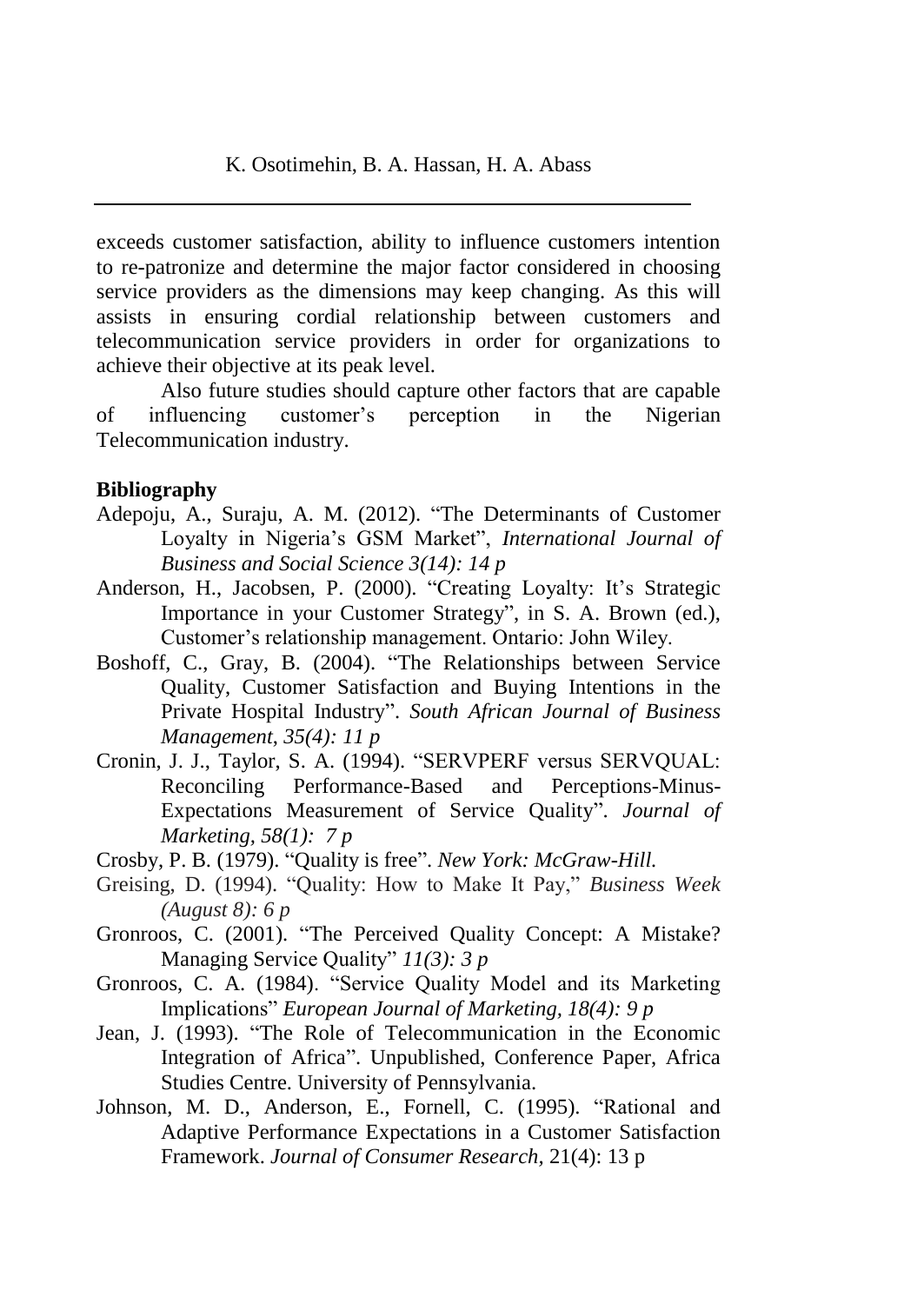Customers perception of service quality in the Nigerian..……………

- Johnson, W. C., Sirikit, A. (2002). "Service Quality in the Thai Telecommunication Industry: A Tool for Achieving a Sustainable Competitive Advantage", *Manager Decision 40(7): 9 p*
- Juran, J. M. (1989). "Juran on Leadership by Design: The New Step for Planning Quality into Goods and Services". New York Free Press
- Kotler, P., Amstrong, G. (2006). "Principles of Marketing". 11th ed., *New Jersey, Pearson Prentice Hall: 712 p*
- Leisen, B., Vance, C. (2001). "Cross-national Assessment of Service Quality in the Telecommunication Industry: Evidence from the USA and Germany, *Managing Service Quality, 11(5): 11 p*
- Lovelock, C. H. (1996). "Services Marketing, 3rd Edition". *New Jersey: Prentice-Hall Incorporation: 36 p*
- Mandal, S. K. (2004). "Total Quality Management: Principles and Practice. *Vikas Publishing House PVT Ltd: 428 p*
- Muhammad, S. R. (2012). "Service Quality, Corporate Image and Customer's Satisfaction towards Customers Perception: An Exploratory Study on Telecommunication Customers in Bangladesh". *Business Intelligence Journal 5(1): 8 p*
- Olu, O. (2010). The Relationship between Service Quality and Customer Satisfaction in the Telecommunication Industry: Evidence from Nigeria. *Broad Research in Accounting, Negotiation, and Distribution, 1(1): 13 p*
- Parasuraman, A., Valarie, A., Zeithaml, A., Leonard, L., Berry, L. (1985). A Conceptual Model of Service Quality and its Implications for Future Research. *Journal of Marketing*, 49: 11 p
- Parasuraman, A., Zeithaml, V. A., Berry, L. (1988). "SERVQUAL: A Multiple Item Scale for Measuring Consumer's Perceptions of Service Quality". *Journal of Retailing, 64(1): 29 p*
- Rahman, S., Ahasanul, H., Mohd, I. S. A (2010). "Exploring Influencing Factors for the Selection of Mobile Phone Service Providers: A Structural Equational Modeling (SEM) Approach on Malaysian Consumers". *African Journal of Business Management 4(13): 14 p*
- Rust, R. T., Oliver, R. (1994). "Service Quality: Insights and Managerial Implications from the Frontier", Service Quality: New Directions in Theory and Practice, *Sage Publications, Thousand Oaks, CA: 20 p*